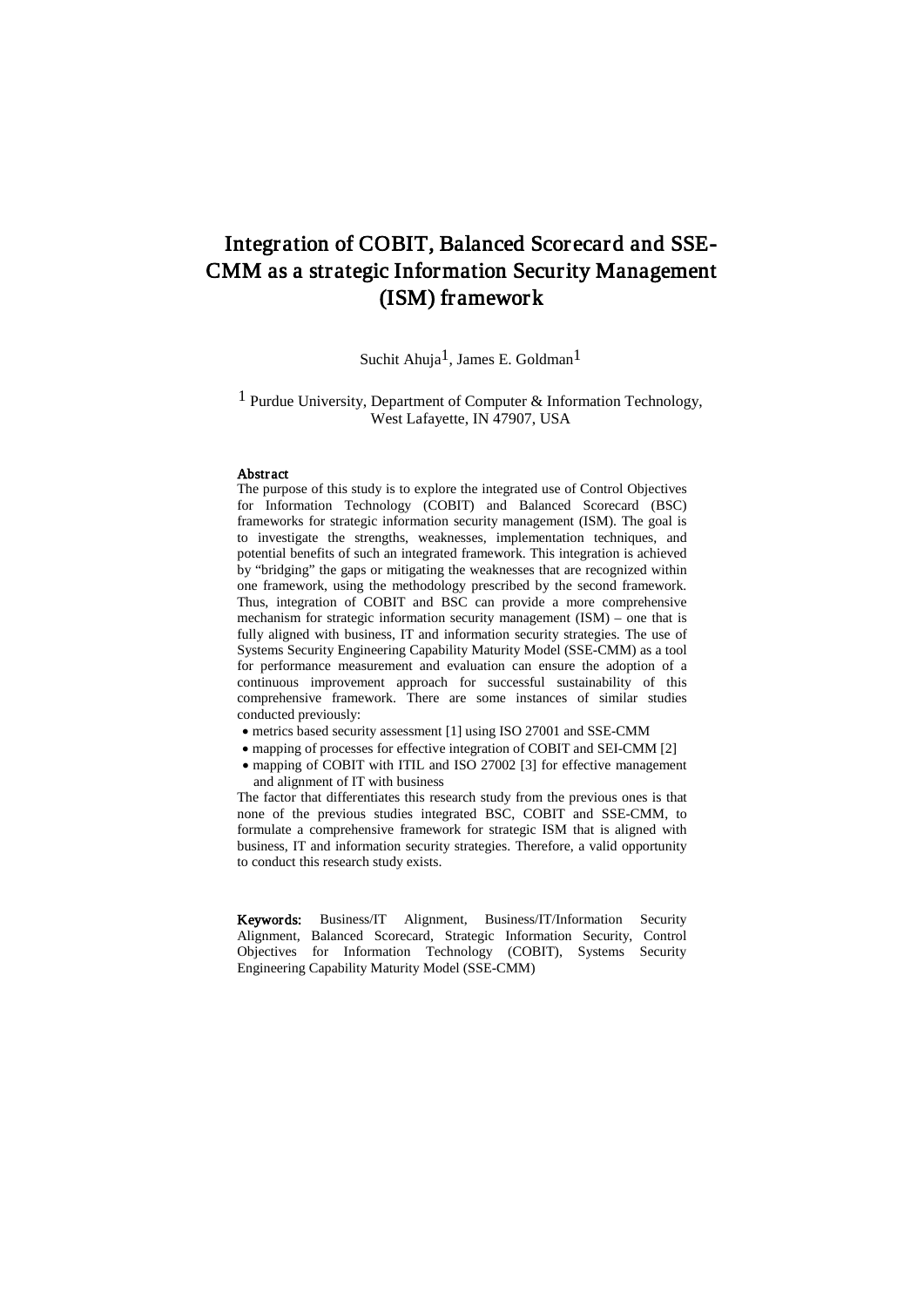## 1 Introduction

Threats to security of business information, information-based assets, intellectual property, and privacy of personal information are increasing. In order to counter these threats, information security management (ISM) is gaining increasing importance within organizations, becoming almost imperative as security threats continue to escalate. According to a study by McAfee [4], data theft and breaches from cybercrime may have cost businesses as much as \$1 trillion globally in lost intellectual property and expenditures for repairing the damage in 2008. Regulatory compliance requirements, loss of revenue, loss of stakeholder confidence, and loss to brand and reputation are drivers for investment in the implementation of such ISM frameworks (like ISO 27001, ISO 27002, COBIT, etc.) as indicated by Ernst & Young's (E&Y) Global Information Security Survey in 2008 [5]. This indicates that information security frameworks are used only as a partial solution in order to protect information and to secure assets, without integrating them with the business strategy. E&Y [5] also further validates this by reporting that only 18% of the organizations surveyed had information security strategy as an integrated part of their overall business strategy. This lack of alignment between business, IT and information security strategies is also highlighted by IT Governance Global Status Report [6], which shows that between 2005 and 2008, the number of organizations reporting disconnect between IT strategy and business strategy, increased by almost 30%. In order to mitigate risks caused by lack of alignment with respect to ISM, a holistic and comprehensive framework must be developed such that it not only addresses technical aspects of security but also takes into account business alignment, IT governance, and measurement and evaluation [7]. As organizations adopt ISM frameworks more aggressively, governance, risk management, and compliance (GRC) spending exceeded \$32B for 2008, up 7.4% from 2007 [9]. The use of one ISM framework is inadequate to address ISM requirements comprehensively, hence a large number of organizations use an internally developed framework to address their ISM requirements, by integrating two or more recognized security frameworks or mechanisms [6].

The strategic integration of these frameworks is often challenging for the organization. Nevertheless, organizations that successfully implement an ISM framework via a combination of standards and best practices (for strategic ISM) may gain considerable value and benefits. This view is supported by studies showing the integration of ISO, ITIL and COBIT [8]; ISO and SSE-CMM for metrics based security assessment [1]; mapping of processes for effective integration of COBIT and SEI-CMM [2]; and COBIT with ITIL and ISO 27002 [3] for effective alignment of IT with business.

Similarly, this study proposes the integrated use of Control Objectives for Information Technology (COBIT) and Balanced Scorecard (BSC) frameworks for strategic ISM. The goal is to investigate the strengths, weaknesses, implementation techniques, and potential benefits of such an integrated framework. Such an integrated framework bridges the gaps or mitigates the weaknesses that are recognized within one framework, using the methodology prescribed by the second framework. Thus, the integration of COBIT and BSC can provide a more comprehensive mechanism for strategic ISM – one that is fully aligned with business, IT and information security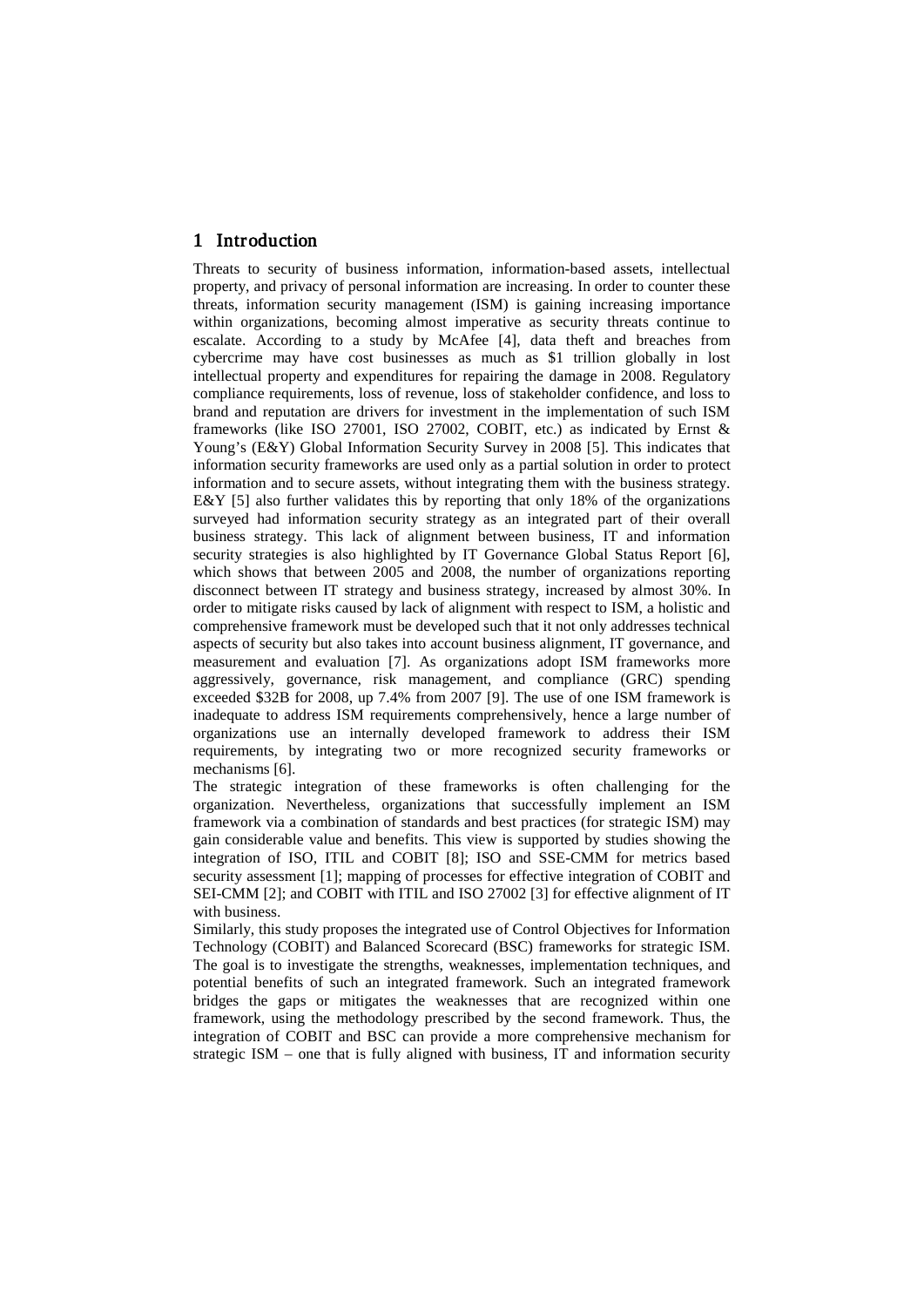strategies. It is also important to measure and evaluate the performance of the integrated "strategic ISM framework" using a standards based model, like the Systems Security Engineering Capability Maturity Model (SSE-CMM). This will enable evaluation of the effectiveness of the framework and enhance the ISM process by adoption of a continuous improvement approach. This study aims to design a comprehensive ISM framework while trying to add value to previously established principles.

COBIT is an international open standard that defines requirements for the control and security of sensitive data and provides a reference framework [35]. COBIT has gained significant popularity as an IT governance mechanism in recent years and according to PriceWaterhouseCoopers [10] between 2003 and 2006, the awareness of COBIT has tripled amongst the general IT population, while awareness in the general population of the existence of COBIT has increased by 50 percent. On the other hand, the total usage of BSC has also doubled between 1993 and 2006, with about 57% of global companies working with the BSC in one or more functions [11]. SSE-CMM is internationally recognized and a widely accepted model for measurement and evaluation of security processes and controls across the organization [12]. The integrated use of the three suggested frameworks can potentially prove to be highly effective for strategic ISM.

## 2 Background

COBIT is an IT governance framework and supporting toolset that allows managers to bridge the gap between control requirements, technical issues and business risks [2]. Balanced Scorecard by definition is a performance management system that enables businesses, business units and functional business areas to drive strategies based on goal definitions, measurement, and targets [24][25]. SSE-CMM is a widely accepted security 'process reference' model that is used across various business units within an organization due to its "methodology neutral" approach [1][12].

### 2.1 Strengths & Weaknesses of COBIT from an ISM perspective

The IT Governance Institute reports that COBIT enables clear policy development and good practice for IT control throughout organizations. COBIT emphasizes regulatory compliance, helps organizations in increasing value attained from IT, and enables business/IT alignment [14][15][16]. Interestingly, this perspective does not provide details about how COBIT can support a business-IT-information security alignment strategy or how IT security controls can be implemented. Thus, by default due to its popularity as a governance tool, COBIT is often categorized as a tool for management purposes. This categorization of COBIT focuses only on the management aspects (like decision-making) and ignores the process-level controls that the COBIT framework is built on. There is some evidence of using COBIT as an alignment tool but the alignment started only at the prescribed COBIT process levels instead of using an alignment methodology that cascaded from the organizationallevel mission to the information security controls [17]. Hence, the solution remained incomplete in terms of business-IT-security alignment.

COBIT originated from an attempt to improve auditing and this makes it a perfect frame of reference for the internal control of IT, guaranteeing performance measurement, value creation and risk management [18]. COBIT has also become a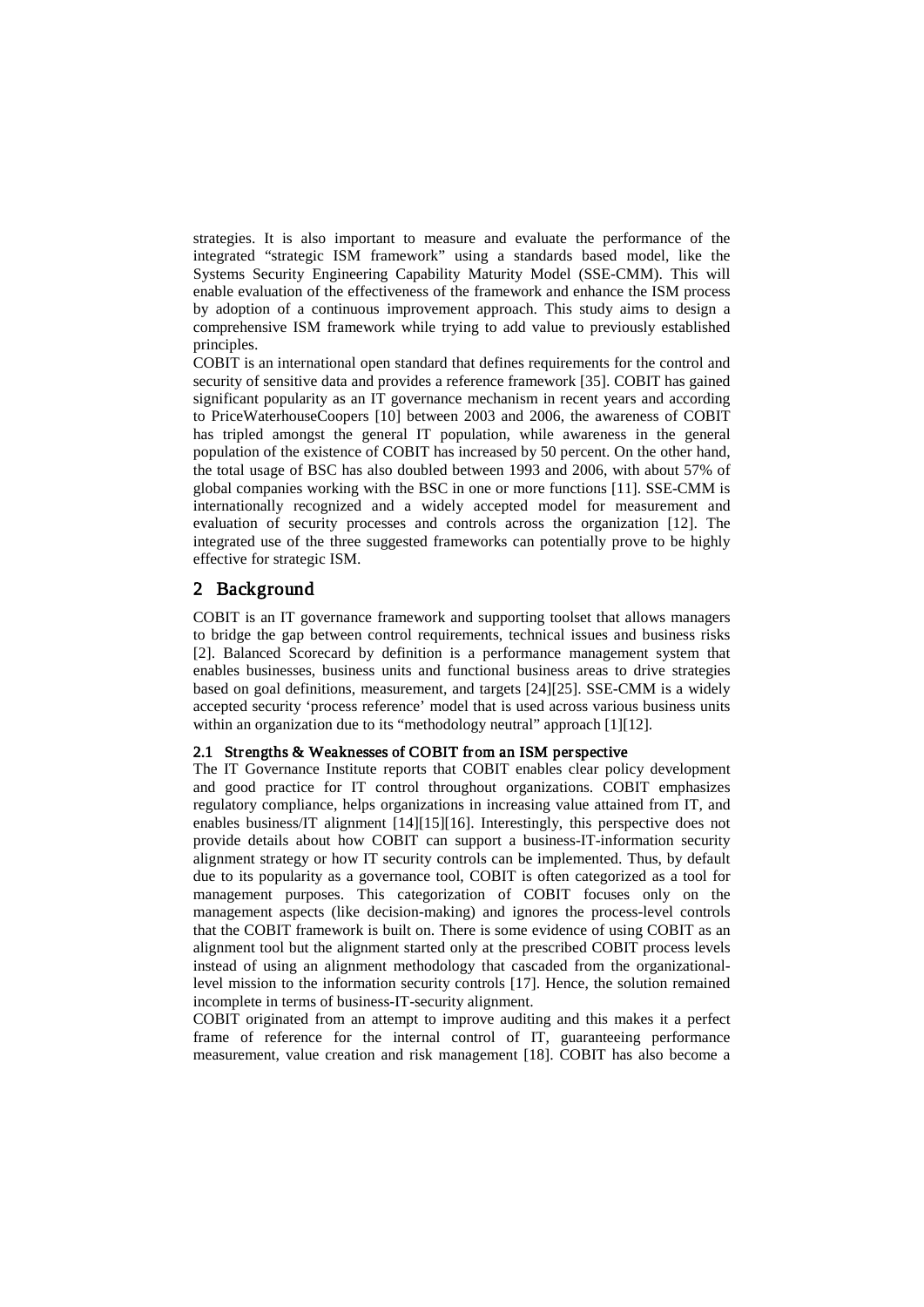de-facto standard especially in financial organizations [19] thereby making it universally applicable. There are several examples of using COBIT and SEI-CMM in order to measure the maturity of processes within an organization [2][3][8][20]. It is detailed in its description of process-level controls. COBIT has important business value, including increased compliance, corporate risk reduction, good accountability, and proves to be a useful tool to establish a baseline for process maturity [20].

In contrast, from an ISM perspective, COBIT has some recognized weaknesses. Although IT governance is considered an enabler for business/IT alignment, COBIT lacks in the establishment of responsibilities and a methodological alignment with the business strategy – especially when COBIT processes are used for enabling ISM [18][21][23]. This is by far the biggest weakness that must be mitigated by using another framework; or else the purpose of using COBIT would be defeated if the recommended processes (over security controls) are not fully aligned with business strategy. The following weaknesses have also been reported by [22][23]:

- o Incongruence exists within COBIT like control objectives not being effectively mapped to process areas and not aligned with business requirements.
- o Each COBIT domain specifies its own maturity measurement model, based on process areas within that domain. These maturity levels are not arranged in a way such that the aggregation from separate domain-level metrics can be aggregated into a comprehensive maturity level for the organization or business unit.
- o COBIT does not aid efficient data collection and it does not provide guidelines or options for partial implementation.
- o The analysis of a COBIT implementation is difficult to achieve and cannot be automated. The result of a COBIT supported IT governance maturity assessment might vary from one time to another depending on several factors like the time when an analysis was conducted, the person who conducts the analysis, the processes that are being analyzed, etc.

As COBIT controls are exercised at the domain and process level, it is often difficult to adapt to specific areas within an organization and is therefore resisted in terms of implementation [19]. COBIT for information security governance is not very detailed in terms of 'how' controls or best practices processes can be implemented [19][20].

### 2.2 Strengths & Weaknesses of Balanced Scorecard

The balanced scorecard usually consists of four specific domains as listed below:

- 1. the business contribution perspective capturing the business value created from various investments (in the context of this research study, security investments)
- 2. the user perspective representing the user evaluation
- 3. the operational excellence perspective evaluating the IT processes employed to develop and deliver applications
- 4. the future perspective representing the human and technology resources needed by information security to deliver its services over time

The domains can be tweaked to fit the information security strategy [26]. In order to achieve business-IT-security alignment, it is important to use the cascading BSC approach. "Cascading a balanced scorecard means to translate the corporate-wide scorecard (referred to as Tier 1) down to first business units, support units or departments (Tier 2) and then teams or individuals (Tier 3)" [27]. The cascading balanced scorecard approach (between business and IT) can be successfully used as a strategic management tool [24][27][28][29]. In [25], figures 9, 11 and 14 clearly show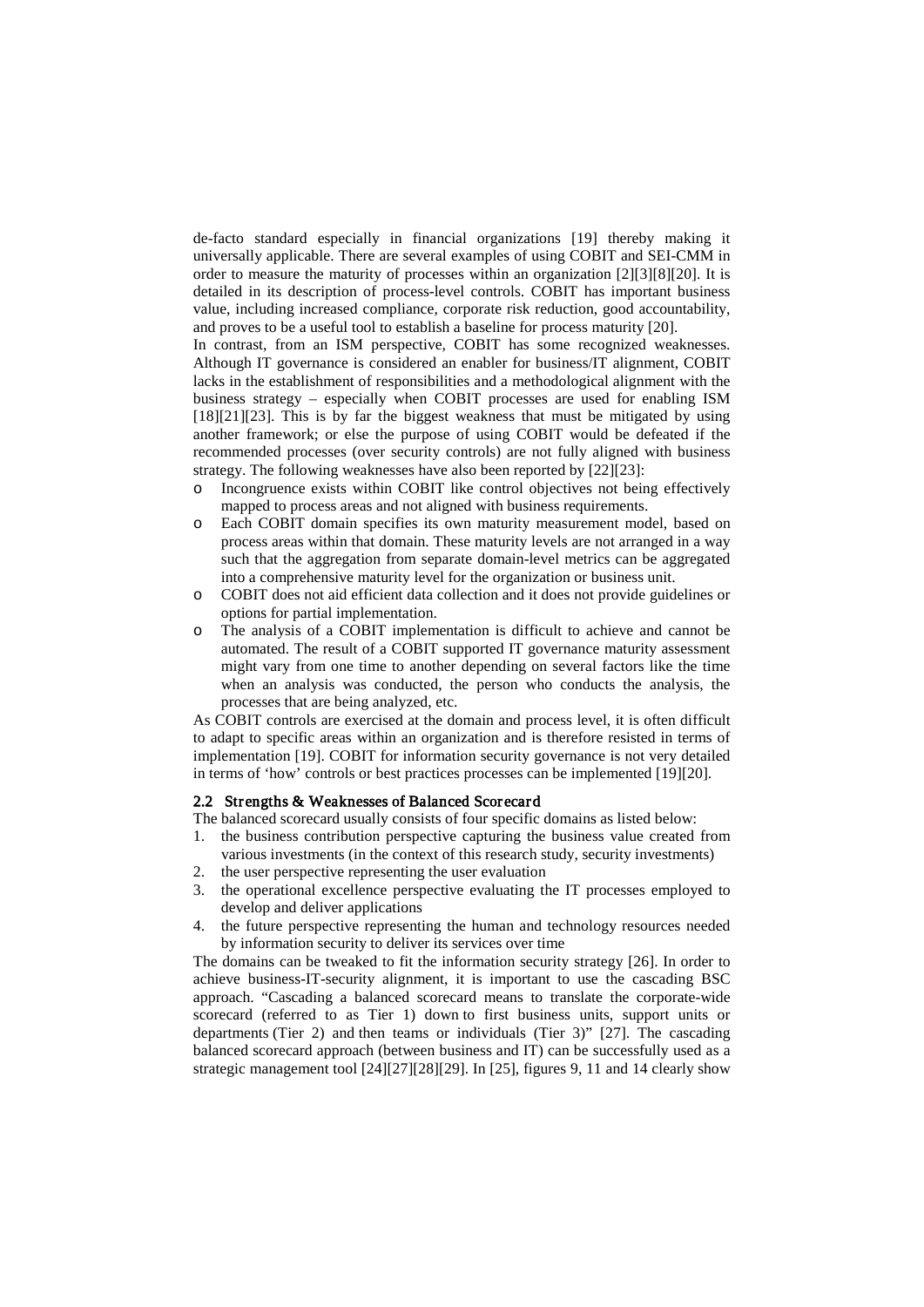a graphical representation of this cascading BSC approach. The organizational alignment should be clearly visible through strategy, using the strategy map, performance measures and targets, and initiatives. Some weaknesses exist while trying to use only a cascading BSC approach for ISM. The BSC approach to effective strategic management is often seen as subjective and difficult to implement. According to [30], the use of BSC can cause disagreement and tension between top and middle management regarding the appropriateness of specific aspects of the BSC as a communication, control and evaluation mechanism. This is one of the most significant drawbacks of using BSC and in order to minimize risks, it is important to use a governance mechanism that sets the priority for evaluation parameters (as a guideline for executive management) within the context of the BSC approach. There is disagreement about how the balanced scorecard can link strategy to operational metrics, which managers can understand and influence [24]. It is also difficult to establish traceability from the business-level down to the information security-level without using a governance framework to guide information criticality and set the appropriate priority, which can in turn guide the information security strategy.

The above discussion proves that BSC is a multi-purpose tool that can be used as a performance management system [25], IT governance mechanism [32] and as a strategic alignment framework [24], but when it is used as a standalone mechanism for comprehensive alignment of business/IT/security strategies, its weaknesses and gaps are exposed. On the contrary, COBIT is highly effective when used as a standalone mechanism for IT governance, but is lacking when assessed from a business/IT alignment perspective.

### 2.3 Measurement of infor mation security process matur ity via SSE-CMM

It is difficult to measure security controls and security processes, both qualitatively and quantitatively [33][34]. In order to counter a vast range of potential vulnerabilities and a huge scale of threats, a strategic approach to measurement of the maturity of security processes and controls is required [9]. SSE-CMM provides a model that is useful in assessment of the level of security maturity in an organization's systems, regardless of the methodology used to implement the systems, thereby making it "methodology neutral" [1]. The internal maturity model within COBIT is narrow in scope and covers only individual COBIT domains. There is no provision for aggregation of metrics across domains in order to implement a comprehensive, organization-wide maturity model [22].SSE-CMM maturity model facilitates synergy between system life cycle phases, increases efficiency, reduces wastage, and results in more secure solutions with greater assurance and lower costs [1][9]. It is a widely accepted security 'process reference' model that is used across various business units within an organization due to its "methodology neutral" approach [1][33]. In order to provide meaningful ISM process maturity reports to the business and to build a framework that enables a continuous improvement approach, the use of SSE-CMM as a measurement and performance evaluation tool is required.

3 **Methodology**<br>In order to integrate these existing frameworks it is important to understand how they work individually and then conduct a detailed study of how they can be integrated. It is imperative to study where the gaps may exist and where synergy can be obtained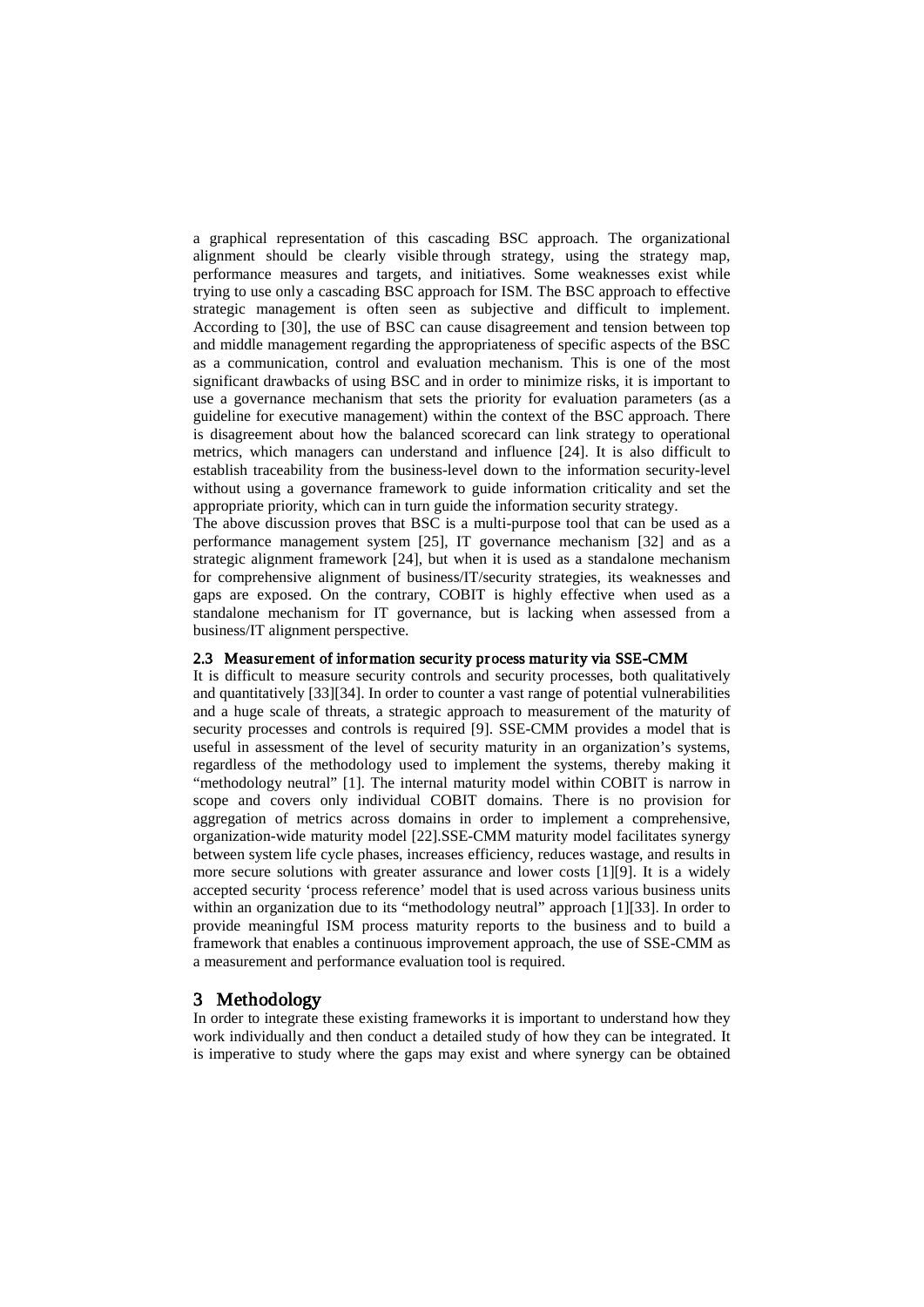during the integration process. Hence, the methodology used consists of the following steps: 1) Review of existing literature, 2) Gap analysis of COBIT and BSC frameworks, and 3) Mitigation of gaps based on previous research and some value added from current efforts.

The goal is to establish clear traceability within such an integrated framework using a top-down approach from business-level to operational security level. In order to achieve this, it is critical to ensure that the output (in terms of metrics, KPIs, targets, and initiatives) of one framework is aligned perfectly with the input (in terms of objectives, KGIs, mission, etc.) of the other framework, thereby establishing a robust input-process-output methodology.

4 COBIT – BSC Gap Analysis<br>In order to design an integrated "strategic ISM framework" that uses COBIT, BSC, and SSE-CMM, the gaps that exist within each individual framework must be studied. In order to highlight these gaps, these frameworks must be analyzed separately. [APPENDIX A](#page-13-0) below shows the various components of the COBIT & BSC frameworks when used individually, following a top-down approach starting from business information and going down to ISM processes and controls. The two scenarios in [APPENDIX A](#page-13-0) highlight the gaps of both frameworks.

<span id="page-5-0"></span>[Table](#page-5-0) <sup>1</sup> lists the gaps and weaknesses and provides potential mitigation solutions.

<span id="page-5-1"></span>

| #                   | Weaknesses / Risks / Gaps                                                                                                                                                              | <b>Mitigation Mechanism</b>                                                                                                                                                                                                   |  |
|---------------------|----------------------------------------------------------------------------------------------------------------------------------------------------------------------------------------|-------------------------------------------------------------------------------------------------------------------------------------------------------------------------------------------------------------------------------|--|
| $\mathbf{1}$<br>1.1 | <b>COBIT</b><br>Lack of alignment of COBIT<br>process areas with business strategy                                                                                                     | Use a cascading balanced scorecard approach<br>to align business strategy with information<br>security strategy that can be used as input to                                                                                  |  |
|                     |                                                                                                                                                                                        | COBIT process areas [26]                                                                                                                                                                                                      |  |
| 1.2                 | A vast amount of metrics that can be<br>used to assess the maturity of IT<br>governance. These are however not<br>arranged in a way such that the<br>aggregation from separate metrics | Use metrics from cascading BSC and Key<br>Performance Indicators (KPI), Key Goal<br>Indicators (KGI) and Critical Success Factors<br>(CSF) to aggregate the metrics towards a<br>comprehensive maturity level; using maturity |  |
|                     | into a comprehensive maturity level<br>is supported                                                                                                                                    | levels prescribed by SSE-CMM<br>as<br><sub>a</sub><br>guideline [20] [3]                                                                                                                                                      |  |
| 1.3                 | A maturity model that is mainly a<br>stand-alone analysis tool that<br>provides only a very shallow<br>analysis of the situation.                                                      | Use SSE-CMM mapping to COBIT areas, a<br>maturity model can be developed. Previous<br>research has mapped COBIT to SEI-CMM<br>[2]                                                                                             |  |
| 1.4                 | Audit and Information Security<br>reporting gaps can lead to lack of<br>information flow between upper<br>management and implementation<br>teams.                                      | Using a cascading balanced scorecard<br>approach would establish an information<br>security reporting mechanism via KPIs, KGIs<br>and CSFs while measuring maturity via SSE-<br>CMM [26] [20]                                 |  |
| $\overline{2}$      | <b>Balanced Scorecard</b>                                                                                                                                                              |                                                                                                                                                                                                                               |  |
| 2.1                 | Can cause disagreement and tension<br>between top and middle                                                                                                                           | The use of COBIT as a governance tool for<br>and information security<br>business. IT                                                                                                                                         |  |
|                     | management regarding the<br>appropriateness of specific aspects                                                                                                                        | management strategies. The use of COBIT<br>Information Classification / Criteria, with                                                                                                                                        |  |
|                     | of the BSC as a communication,                                                                                                                                                         | clear prioritization can mitigate risks arising                                                                                                                                                                               |  |

Table 1: Weaknesses in BSC & COBIT - and potential mitigation solutions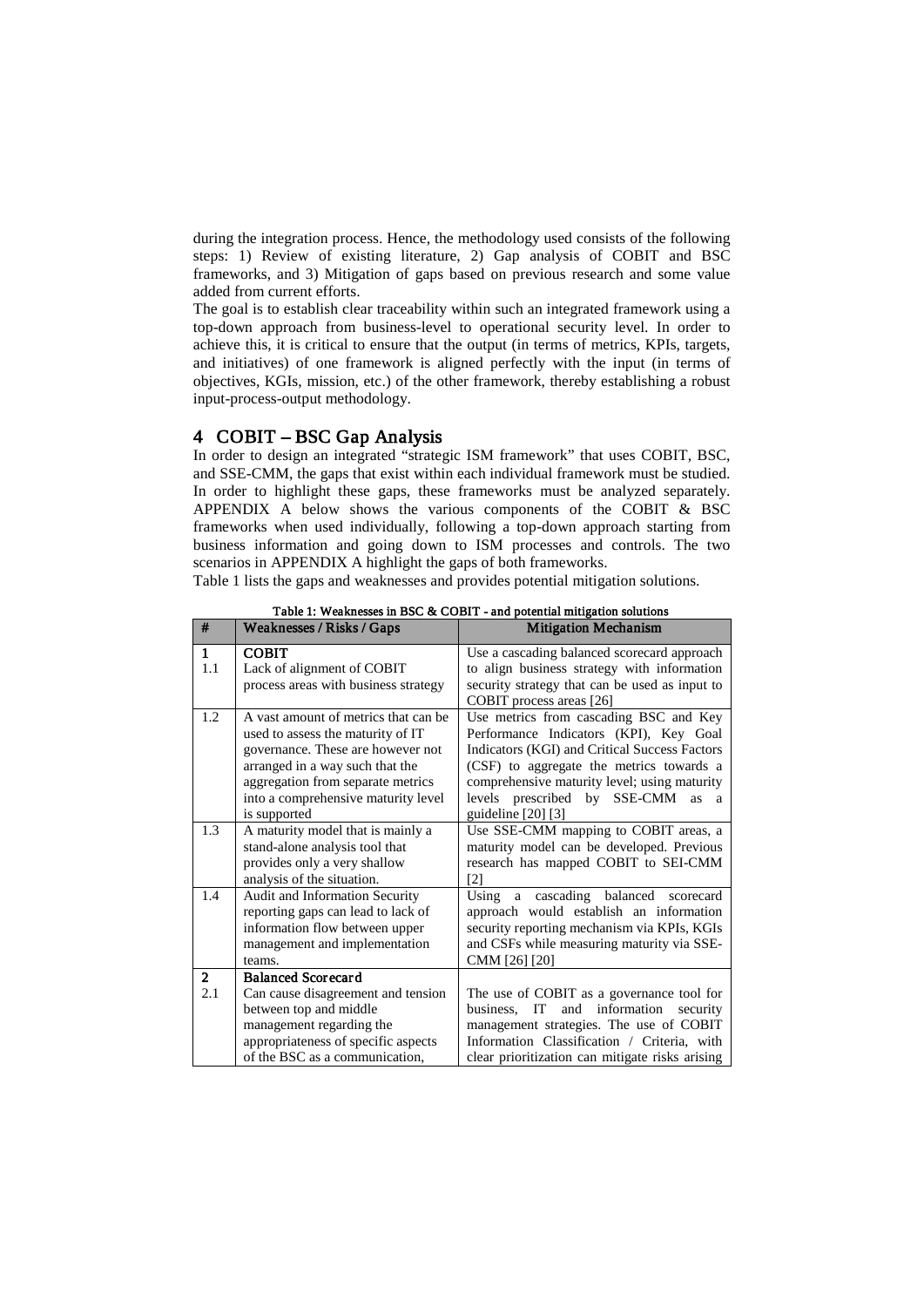|     | control and evaluation mechanism.                                                                                                                                                                                         | from conflicts [8]                                                                                                                                                                              |
|-----|---------------------------------------------------------------------------------------------------------------------------------------------------------------------------------------------------------------------------|-------------------------------------------------------------------------------------------------------------------------------------------------------------------------------------------------|
| 2.2 | Terminates at the "Initiatives" level<br>without indicating what processes<br>need to be implemented or "how"<br>the initiatives must be implemented                                                                      | Create a mapping between COBIT processes<br>and BSC initiatives                                                                                                                                 |
| 2.3 | Lack of traceability from business to<br>information security level.<br>Additional tools or frameworks are<br>required in order to ensure that a<br>process lifecycle is established for<br>the management of initiatives | Use of COBIT control processes<br>over<br>appropriate process areas that are related to<br>information security management                                                                      |
| 2.4 | <b>Audit and Information Security</b><br>reporting gaps can lead to lack of<br>information flow between upper<br>management and implementation<br>teams.                                                                  | Using a cascading balanced<br>scorecard<br>approach would establish an information<br>security reporting mechanism via KPIs, KGIs<br>and CSFs while measuring maturity via SSE-<br>CMM [26][20] |

## 5 Mitigation of Gaps

Using an integrated approach that combines BSC, COBIT and SSE-CMM, the gaps identified in [Table 1](#page-5-1) can be addressed and mitigated. [APPENDIX B](#page-13-1) below provides a detailed view of the tools and processes that can be used to achieve this mitigation. The use of a top-down framework to display the mitigation of gaps is used, in order to design an integrated framework and to maintain an appropriate process flow for ISM.

## 5.1 Information / IT Governance Gap (#2.1)

The use of COBIT Information Criteria can result in effective classification of information, based on a clear set of criteria as defined by the organization, leading to lower risks and avoidance of conflicts between executive management (pertaining to information criticality and prioritization). These criteria include the following: Effectiveness (EFT), Efficiency (EF), Confidentiality (CF), Integrity (I), Availability (A), Compliance (C), and Reliability (R).

According to European University Information Systems (EUNIS), COBIT Information Criteria overlap largely with the audit criteria of Netherlands' Professional Association of Accountants NIVRA-53 [36], which provides standards for the auditor's statement relating to electronic data processing. Thus, using COBIT Information Criteria can help in the classification of information directly for audit purposes and establish ease of top-down traceability. The COBIT Information Criteria matrix is also similar to the Information Criticality Matrix (ICM) that is part of the Infosec Assessment Methodology (IAM) developed by the National Security Agency (NSA). ICM enables the classification of information based on organizational requirements and is a widely accepted mechanism. The ICM uses a standard C-I-A (confidentiality, integrity, availability) model to classify information, while COBIT uses broader classification criteria, thereby providing flexibility to the organization, which can result in effective information governance [\(Figure 1\)](#page-7-0). This concept can be mapped directly to the COBIT process area of "Plan & Organize", recommending that an organization must "Define the Information Architecture (PO2)" and consists of PO2.1 - Enterprise Information Architecture Model, PO2.2 - Enterprise Data Dictionary and Data Syntax Rules, PO2.3 - Data Classification Scheme, and PO2.4 - Integrity Management. To that end, using COBIT Information Criteria provides an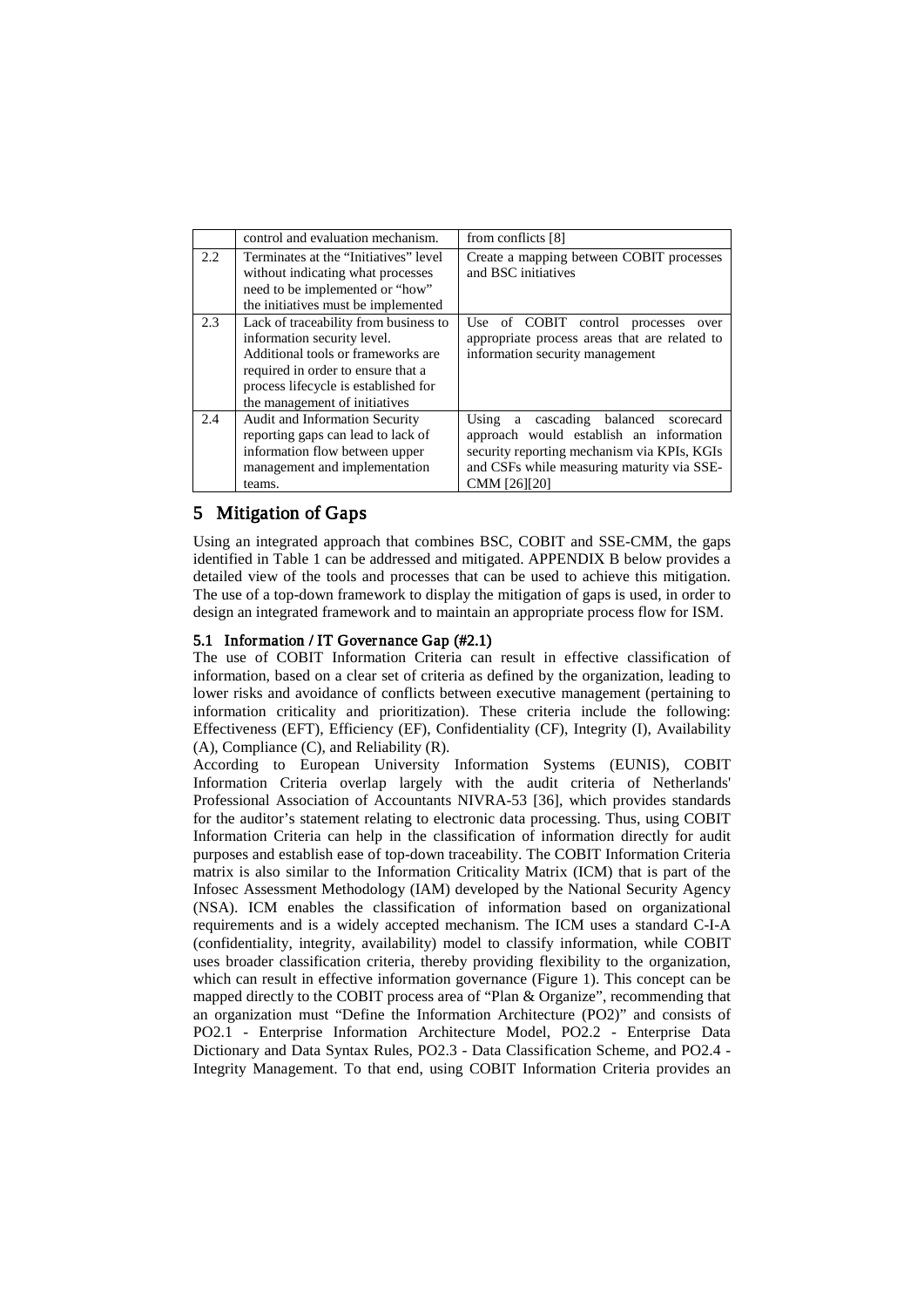appropriate platform for developing clear high-level priority for information protection as a guidance baseline for COBIT control processes. This enables alignment of business requirements directly with information security controls, while simplifying the implementation of information security tools and processes.



Figure 1: Information Classification Matrix & COBIT Information Criteria

### <span id="page-7-0"></span>5.2 Business Alignment Gap (#1.1)

The COBIT process area "Plan & Organize (PO1) requires the establishment of a strategic IT plan. Nevertheless, COBIT does not provide any tool or mechanism to enable the development or deployment of a strategic IT plan. The use of a cascading BSC approach is required to address this gap (# 1.1) as shown in [Figure 2](#page-8-0) below. The use of a cascading BSC establishes alignment between the business strategy (based on business processes and information), IT strategy and information security strategy, thereby enabling the extrapolation of a unified strategy across the organization from the executive management to the operational level. In [25], figures 9, 11 and 14 clearly show a graphical representation of this cascading BSC approach. The cascading BSC approach usually consists of tiers, with each tier addressing the strategy, objectives, measurements, targets and initiatives at different business units within the organization (usually hierarchical – i.e. business, IT within business, and IT security within IT).

### 5.4 InfoSec Audit and Up-Reporting Gaps (#1.2, 2.2)

Using the methodologies described in [1], [2], and [3], SSE-CMM process areas must be mapped to appropriate COBIT process controls. The resulting business metrics can be reported to upper management via the KPI/KGI cascade and the resulting information security metrics can be reported via the COBIT process area of "Measure and Evaluate (ME)". [Figure 3](#page-8-1) below shows an example of the metric reporting processes. The goal is to ensure continuous reporting of security metrics (to executive management) from both business and operational level security processes. In order to achieve this, it is important to establish traceability between the metrics that are established as part of the business, IT, and information security strategies. Metrics and targets established at the BSC level can be used a baseline for comparison. The Key Goal Indicators (KGIs) of the business and the initiatives from the cascading BSC must be synchronized. On the other hand, the process goals within COBIT must be clearly defined and mapped to the BSC initiatives. The KGIs and COBIT goals drive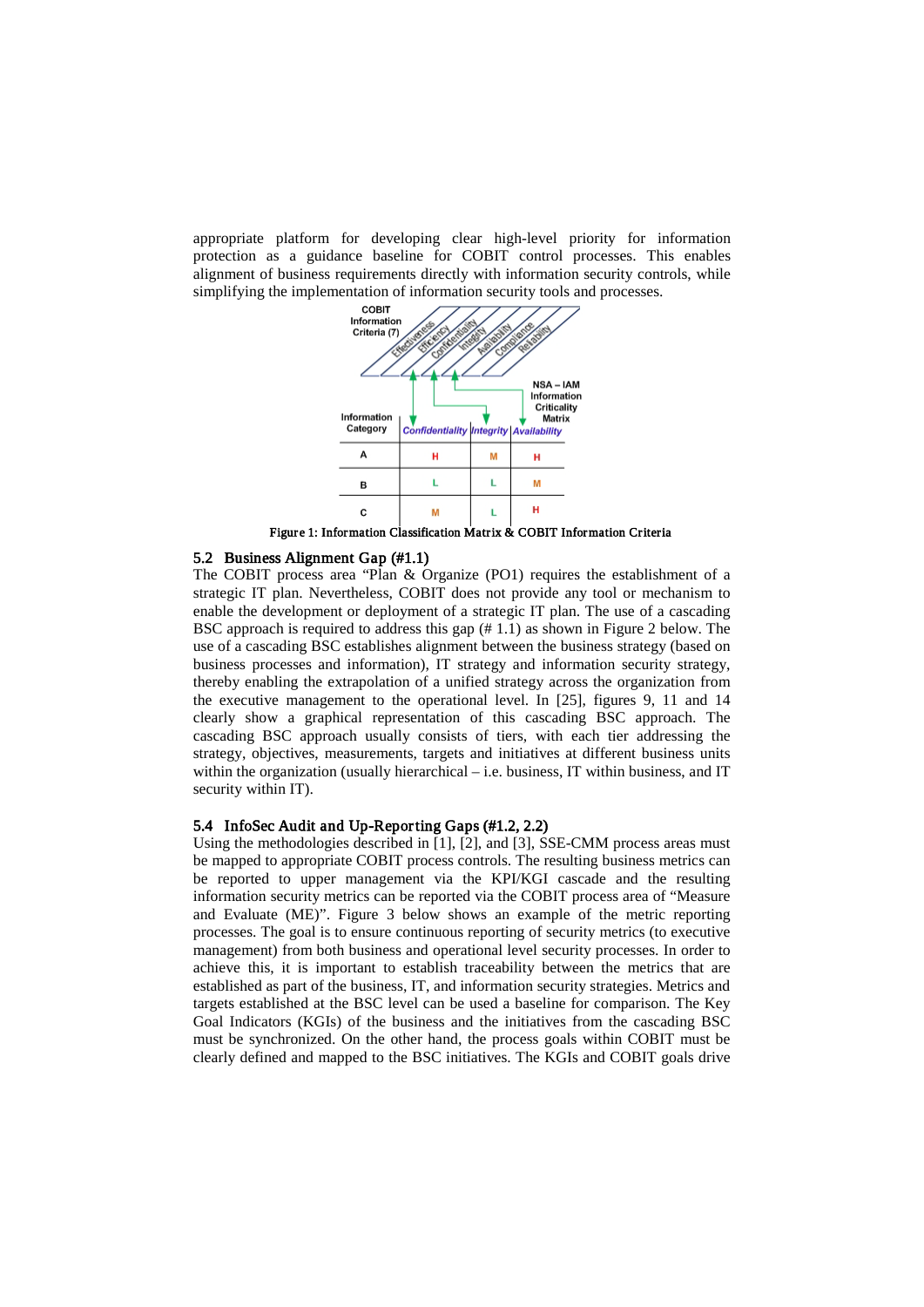the Key Performance Indicators (KPIs) of the information security BSC and the COBIT process area of "measure & Evaluate" respectively. These in turn are used to measure the performance of the COBIT control processes that monitor the operational security controls. This type of a reporting mechanism supports the meaningful reporting of security audit data directly to the business level, thereby contributing towards enhancing the conversion effectiveness of operational security controls.

<span id="page-8-0"></span>

**COBIT Process** Performance Figure 3: Cascading KPIs & KGIs for mitigation of Audit/Up-Reporting Gaps

Measure

## <span id="page-8-1"></span>5.5 Maturity Measurement Gaps (#1.3, 1.4, 2.3, 2.4)

The maturity levels defined in COBIT process areas are very generic. The definition and requirement to achieve a particular maturity level is dependent on organizational expectations and can be easily misinterpreted. Therefore, a standardized mechanism to measure process-level maturity for information security is required. This can be achieved by using the maturity levels defined in SSE-CMM. Using the methodologies described in [1], [2], [3], [22] and [37], SSE-CMM maturity level definitions must be mapped to appropriate COBIT process area maturity levels, thereby providing a measureable and traceable mechanism to measure information security process maturity. This will facilitate the establishment of a "continuous improvement" approach to information security. The basic idea is to create a mapping between COBIT domains and SSE-CMM process areas (PAs) such that the organization can use this to streamline the common functions and to align processes in order to achieve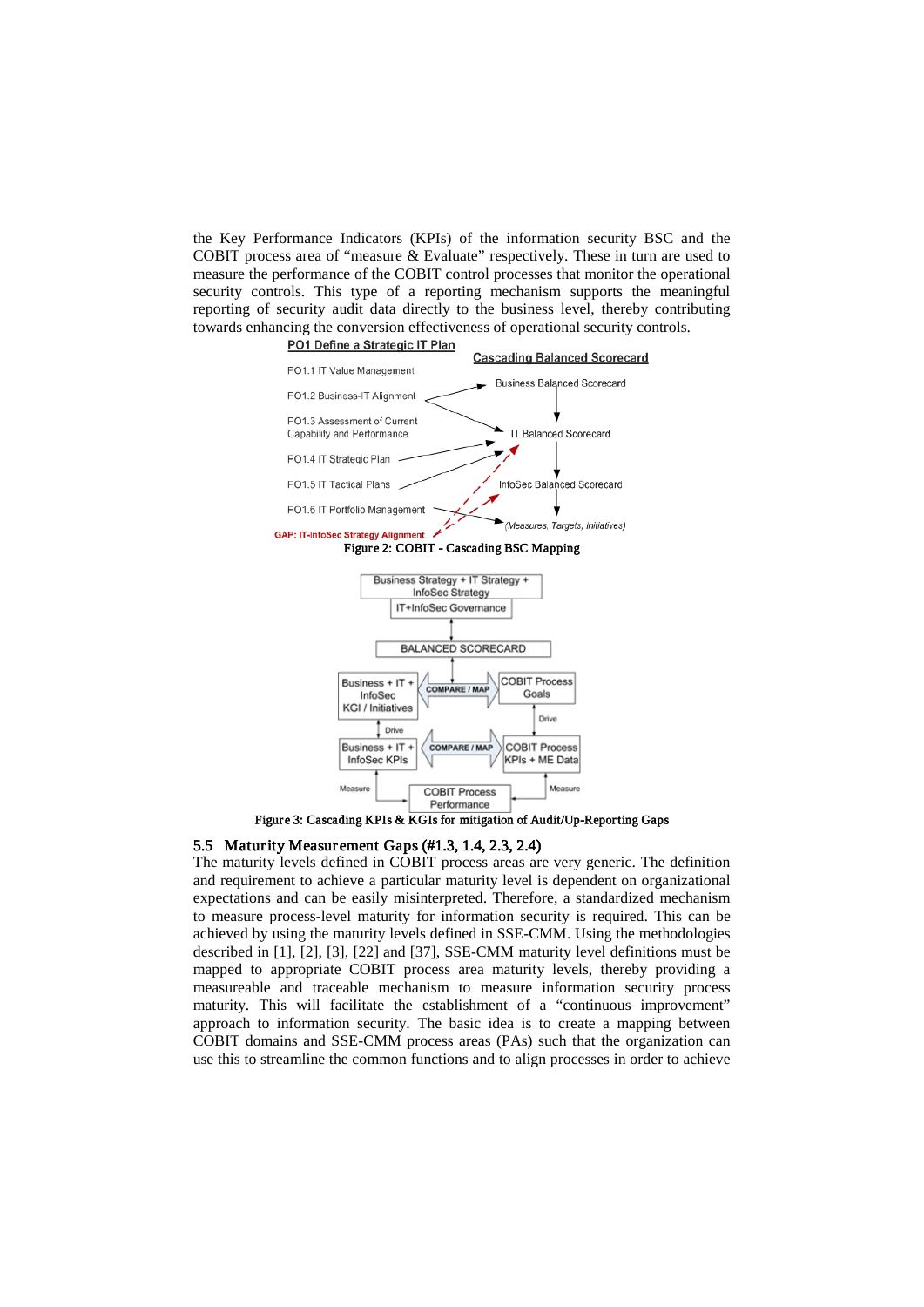an efficient ISM approach. SEI-CMM (which is primarily used to measure software development "process maturity") has been used mapped to COBIT domains in [2]. A potential solution (in the context of this research study) is to use a similar methodology and replace SEI-CMM Process Areas with SSE-CMM Process Areas. In order to meet the length limitations and for simplification purposes, only a summary of the mapping structure is shown in [Table 2](#page-9-0) below. The SSE-CMM process areas (PA) and base practices (BP) are directly referenced from [12]. The focus was on the "security" based COBIT domains and hence DS5-Ensure Systems Security was expanded, while only a high-level mapping of the other three domains is shown.

<span id="page-9-0"></span>

| <b>COBIT Processes</b>                 | Table 2. Summary of SSE-CIVIIVI and CODIT mapping<br>SSE-CMM Process Areas (PA) & | <b>CMM</b> |  |  |  |
|----------------------------------------|-----------------------------------------------------------------------------------|------------|--|--|--|
|                                        | <b>Base Practices (BP) High Level</b>                                             | Levels     |  |  |  |
|                                        | Correlation                                                                       |            |  |  |  |
| Plan and Organize (PO)                 |                                                                                   |            |  |  |  |
| $PO1 - PO11$                           | Managed by Business/IT Alignment                                                  | N/A        |  |  |  |
|                                        | Acquire and Implement (AI)                                                        |            |  |  |  |
| AI $1 - AI$ 6                          | Managed by organizational processes                                               | N/A        |  |  |  |
| Deliver and Support (DS)               |                                                                                   |            |  |  |  |
| DS1 Define & Manage service levels     | PA 01(BP: 1-4)                                                                    | $3 - 5$    |  |  |  |
| DS2 Manage third party services        | PA 12 - PA 22                                                                     | $1 - 5$    |  |  |  |
| DS3 Manage performance & capacity      | PA 12 - PA 22                                                                     | $1 - 5$    |  |  |  |
| DS4 Ensure continuous service          | PA 12 - PA 22                                                                     | $3 - 5$    |  |  |  |
| DS5 Ensure systems security            |                                                                                   |            |  |  |  |
| 5.1 Mgmt. of IT Security               | PA 01(1-4), PA 02(1-6), PA 03(1-6),                                               | $3 - 5$    |  |  |  |
|                                        | PA 04(1-6), PA 05(1-5)                                                            |            |  |  |  |
| 5.2 IT Security Plan                   | PA 06(1-5), PA 10(1-7)                                                            | $1 - 3$    |  |  |  |
| 5.3 Identity Mgmt.                     | PA 01 - PA 11                                                                     | $1 - 3$    |  |  |  |
| 5.4 User Account Mgmt.                 | $PA$ $01 - PA$ $11$                                                               | $1 - 3$    |  |  |  |
| 5.5 Testing, surveillance, monitoring  | PA 06(1-5), PA 08(1-7)                                                            | $3 - 5$    |  |  |  |
| 5.6 Security incident definition       | PA 02 (1-6), PA 03(1-6)                                                           | $3 - 5$    |  |  |  |
| 5.7 Protection of security technology  | PA 07(1-4), PA 08(1-7)                                                            | $3 - 5$    |  |  |  |
| 5.8 Cryptographic key mgmt.            | PA 01 - PA 11                                                                     | $1 - 3$    |  |  |  |
| 5.9 Prevention, detection & correction | PA 03(1-6), PA 07(1-4), PA 08(1-7)                                                | $3 - 5$    |  |  |  |
| 5.10 Network Security                  | PA 01 - PA 11                                                                     | $1 - 3$    |  |  |  |
| DS6 Identify & allocate costs          | PA 12 - PA 22                                                                     | $\rm N/A$  |  |  |  |
| DS7 Educate & train users              | PA 01(3), PA 09(5-6), PA 10(2)                                                    | $3 - 5$    |  |  |  |
| DS8 Assist & advise customers          | PA 10(1-7)                                                                        | $3 - 5$    |  |  |  |
| DS9 Manage configuration               | PA 01(1-4), PA 07(1-4)                                                            | $3 - 5$    |  |  |  |
| DS10 Manage incidents                  | PA 03(1-6), PA 07(1-4), PA 08(1-7)                                                | $3 - 5$    |  |  |  |
| DS11 Manage Data                       | PA 03(1-6), PA 07(1-4), PA 08(1-7)                                                | $3 - 5$    |  |  |  |
| DS12 Manage facilities                 | PA 12 - PA 22                                                                     | N/A        |  |  |  |
| DS13 Manage Operations                 | PA 12 - PA 22                                                                     | N/A        |  |  |  |
| Monitor and Evaluate (ME)              |                                                                                   |            |  |  |  |
| ME1 Monitor & Evaluate IT              | PA $11(1-5)$                                                                      | $3 - 5$    |  |  |  |
| performance                            |                                                                                   |            |  |  |  |
| ME2 Assess internal control adequacy   | PA 11(1-5), PA 8(1-7)                                                             | $3 - 5$    |  |  |  |
| ME3 Ensure regulatory compliance       | PA 10(2), PA 06(1-5), PA 11(1-5)                                                  | $3 - 5$    |  |  |  |
| <b>ME4 Provide IT Governance</b>       | PA 11(1-5), PA 03(1-6) + strategic                                                | $4 - 5$    |  |  |  |
|                                        | alignment                                                                         |            |  |  |  |

Table 2: Summary of SSE-CMM and COBIT mapping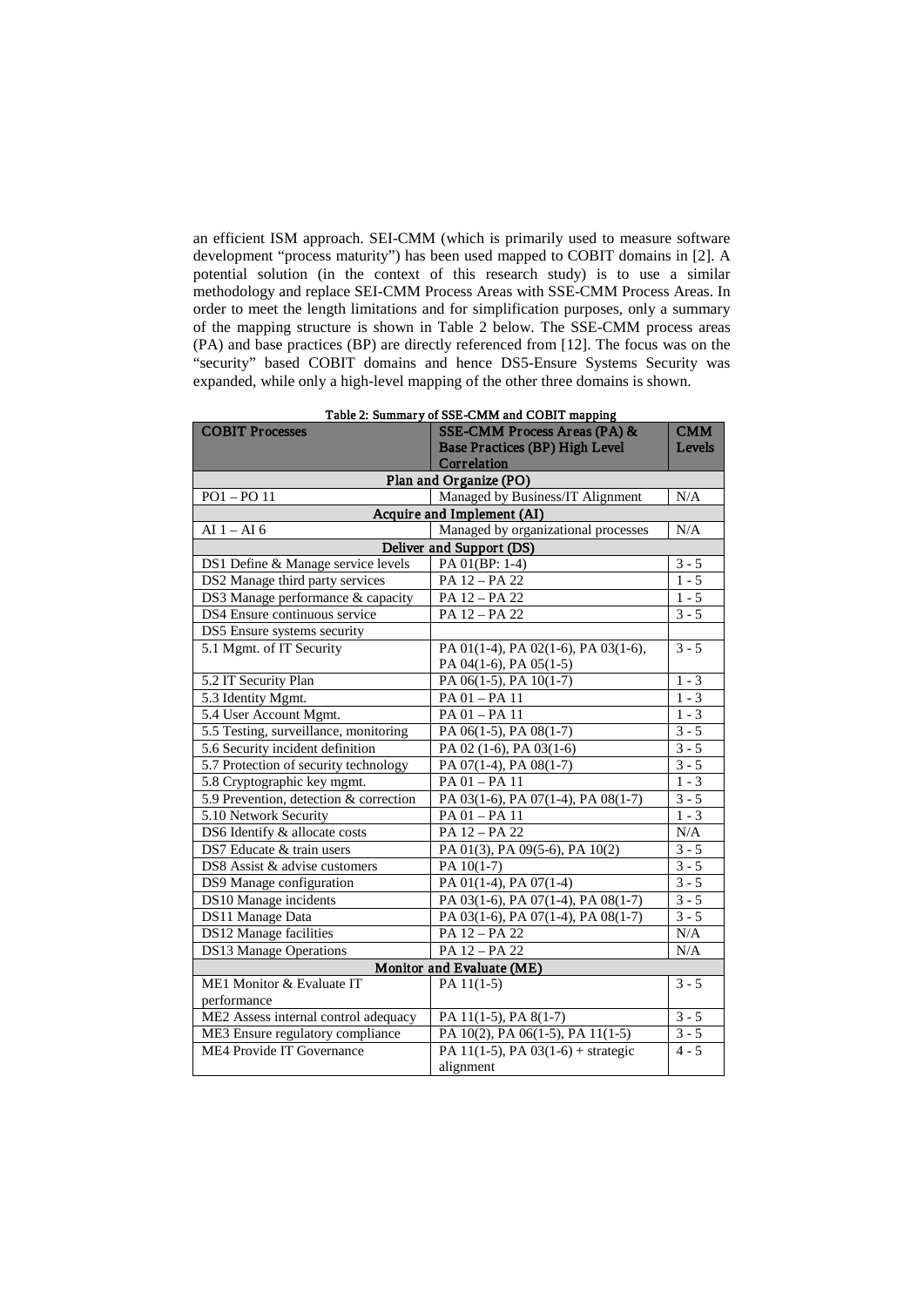6 Limitations The integration of COBIT, BSC and SSE-CMM for the purpose of strategic ISM is conceptual at this stage. COBIT is a resource intensive framework that requires training and takes considerable time to implement and analyze [14][22]. It would be difficult for an organization to integrate it within its existent ISM processes and alignment frameworks solely to provide results for this research study. Hence, this study is not based on results from an implementation. Although the ValIT framework is seen as more tightly integrated with COBIT, it was not considered for the purposes of this research study due to its focus on information security from the perspective of investments, while the focus of this paper is Business/IT/Information Security alignment. The extensive use of BSC in academic research and industry implementation provides quality literature and credibility. ValIT is comparatively new and does not possess a significantly large publication base.

7 **Conclusion**<br>In order to develop a comprehensive "strategic information security management" framework, it is critical to consider the alignment of the business, IT and information security strategies. It is also important to consider that the development of such a framework must take into account organizational entities such as applications, information, infrastructure and people. The success of the information security framework is dependent on the establishment of traceability between policy, process, people, procedures and technology. The success of the framework can be measured in terms of conversion effectiveness of the business goals into IT goals and IT goals into information security goals, thereby proving that the strategies are aligned and that the success of execution (of those strategies) is quantitatively measurable. The use of a gap analysis and gap mitigation methodology, along with the input-process-output functionality, enables clear traceability and supports implementation. Using the integration of COBIT, BSC and SSE-CMM frameworks, the development of such a conceptual framework for strategic ISM is achievable.

- References<br>[1] Goldman, J.E., Christie, V.R. (2004). Metrics based Security Assessment. In Information Security and Ethics: Social and Organizational (pp 261-287). IRM Press.
- [2] COBIT Mapping: Mapping SEI's CMM for Software with COBIT 4.0. (2007). IT Governance Institute. http://www.isaca.org/Template.cfm?Section=COBIT\_Mapping1&Template=/Co ntentManagement/ContentDisplay.cfm&ContentID=27170
- [3] IT Governance Institute. (2008). Aligning COBIT® 4.1, ITIL® V3 and ISO/IEC 27002 for Business Benefit. http://www.isaca.org/Template.cfm?Section=COBIT\_Mapping1&Template=/Co ntentManagement/ContentDisplay.cfm&ContentID=45932
- [4] McAfee. (2009). http://news.zdnet.com/2100-9595\_22-264762.html
- [5] Ernst & Young. (2008). Global Information Security Survey. http://www.ey.com/Global/assets.nsf/UK/Global\_Information\_Security\_Survey\_ 2008/\$file/EY\_Global\_Information\_Security\_Survey\_2008.pdf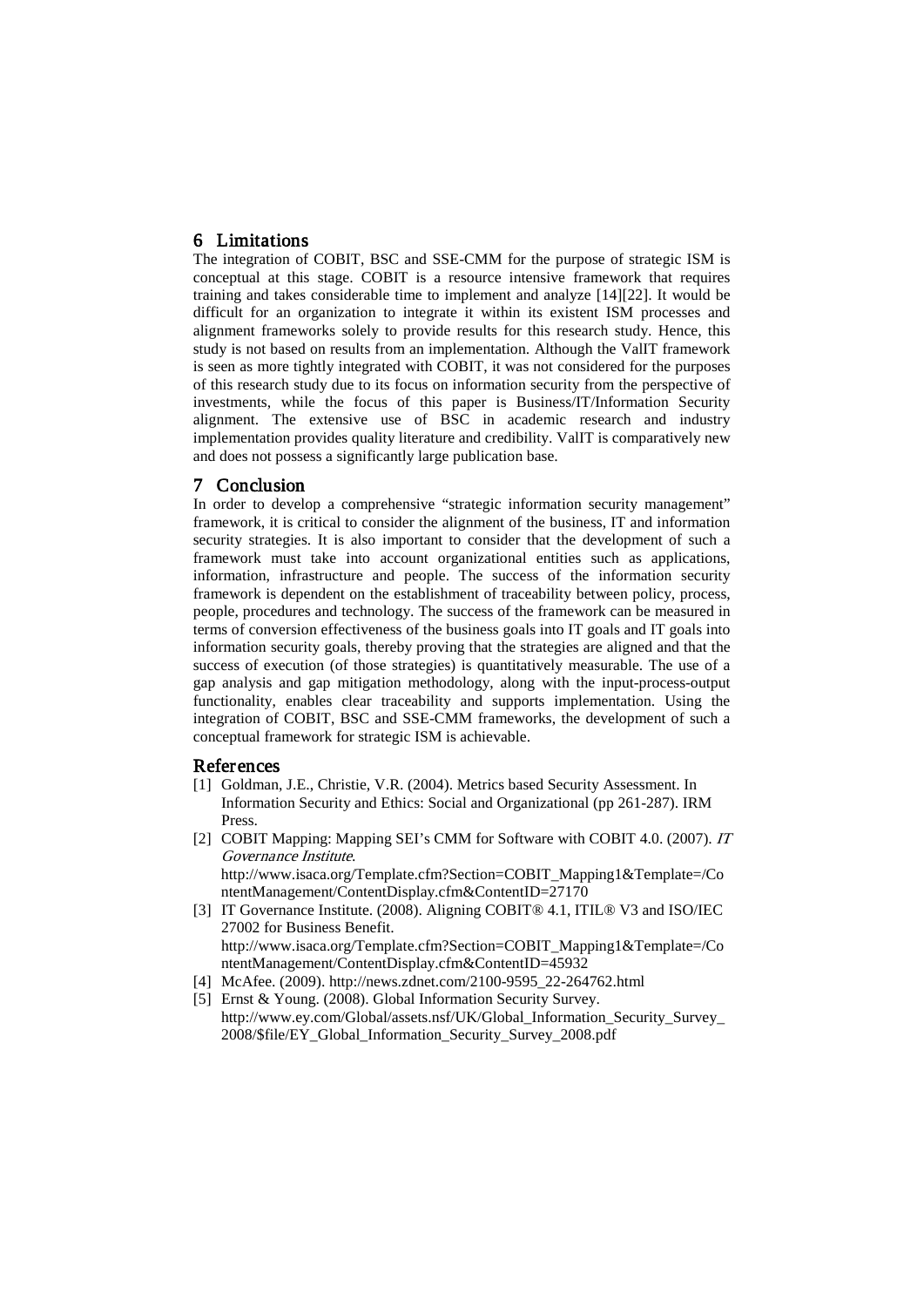- [6] IT Governance Global Status Report. (2008). IT Governance Institute. http://www.itgi.org/AMTemplate.cfm?Section=ITGI\_Research\_Publications&Te mplate=/ContentManagement/ContentDisplay.cfm&ContentID=39735
- [7] Von Solms, B. (2001). Corporate Governance and Information Security. Computers & Security, 20(3), pp. 215-218.
- [8] Turner, M.J., Oltsik, J., McKnight, J. (2008). ISO, ITIL and COBIT triple play fosters optimal security management execution. SC Magazine Awards 2009 - USA. http://www.scmagazineus.com/ISO-ITIL-and-COBIT-triple-play-fostersoptimal-security-management-execution/article/108620/
- [9] AMR Research. (2008). The Governance, Risk Management, and Compliance Spending Report. http://www.amrresearch.com/
- [10] PriceWaterhouseCoopers. (2006). IT governance survey 2006. http://www.pwc.com/Extweb/pwcpublications.nsf/docid/D3E2997D370F3C6480 25713300511A01
- [11]Rigby, D. (2009). Management Tools and Trends 2007. Bain & Company Publication.
- http://www.bain.com/management\_tools/tools\_balanced.asp?groupCode=2 [12]SSE-CMM.org. (2009). How secure is SSE-CMM? Retrieved on 03/05/2009
- from http://www.secure-software-engineering.com/2008/02/19/how-secure-issse-cmm/
- [13] IT Governance Institute. (2007). COBIT 4.1Handbook. http://ww.itgi.org
- [14]Ridley, G., et al. (2004). COBIT and its utilization: A framework from the literature. Proceedings of the 37th Hawaii International Conference on System Sciences.
- [15] Larsen, H. M., Pedersen, K. M., and Viborg Andersen, V. K. (2006). IT Governance – Reviewing 17 IT Governance Tools and Analysing the Case of Novozymes A/S. Proceedings of the 39th Hawaii International Conference on System Sciences, 2006
- [16] Debraceny, R.S. (2006). Re-engineering IT Internal Controls: Applying capability Maturity Models to the Evaluation of IT Controls. Proceedings of the 39th Hawaii International Conference on System Sciences, 2006
- [17] Haes, S. & Grembergen, W. (2005). IT Governance Structures, Processes and Relational Mechanisms: Achieving IT/Business Alignment in a Major Belgian Financial Group. HICSS pp. 237b, Proceedings of the 38th Annual Hawaii International Conference on System Sciences (HICSS'05) - Track 8, 2005
- [18]Rouyet-Ruiz, J. (2008). COBIT as a Tool for IT Governance: between Auditing and IT Governance. 2008. The European Journal for the Informatics Professional. Vol. IX, issue No. 1, February 2008.
- [19]Curtis, M.B., and Wu, F.H. (2000). The components of a comprehensive framework of internal control. The CPA Journal, 70(3): 64-66.
- [20]Grembergen, W., Haes, S. (2005). COBIT's Management Guidelines Revisited: The KGIs/KPIs Cascade. IT Governance Institute Publication, Volume 6.
- [21]Ernest, M. (2007). Adding value to the IT organization with the Component Business Model. IBM Systems Journal, 46(3): 387-389.
- [22] Simonsson, M., Johnson, P. and Wijkström, H. (2007). Model-based IT Governance Maturity Assessments with COBIT. KTH Royal Institute of Technology - Publications and Reports of School of Electrical Engineering.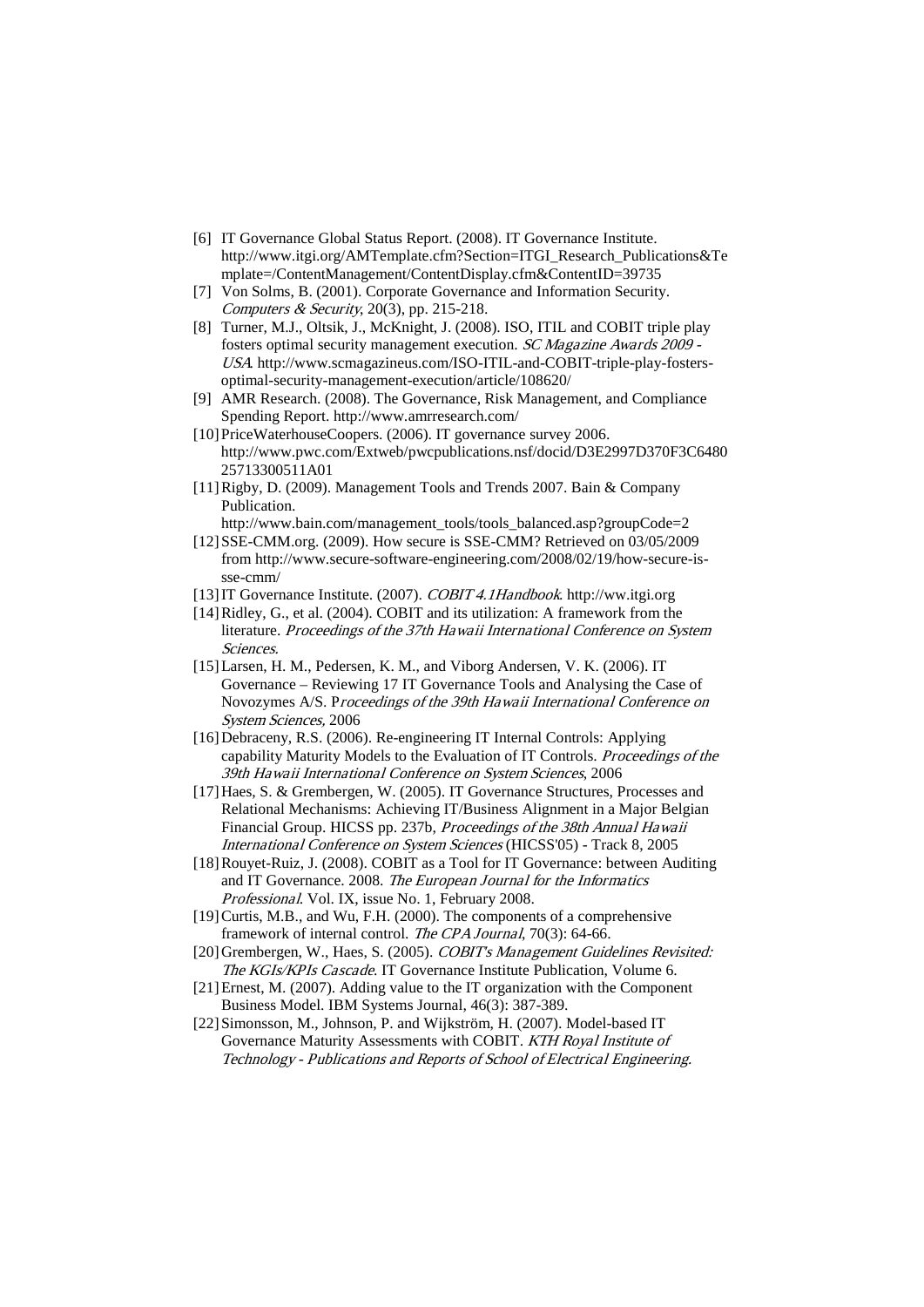http://www.ee.kth.se/php/modules/publications/reports/2007/IR-EE-ICS\_2007\_026.pdf

- [23] Ritchie, W. (2007). Old School CIOs versus COBIT Avoiding COBIT is avoiding the emerging standards of IT accountability. CIO Digest – Strategies and Analysis from Symantec.
	- http:// www.symantec.com/business/theme.jsp?themeid=ciodigest
- [24]Kaplan, R. S. (2005). The Balanced Scorecard: Measures that Drive Performance. Harvard business review, 83(7), 172-173.
- [25]Rohm, H., Halbach, L. (August 2005). Developing and Using Balanced Scorecard Performance Systems. The Balanced Scorecard Institute.
- [26]Microsoft (2007). Balanced Scorecard for Information Security Introduction. Microsoft TechNet – Security TechCenter. http://technet.microsoft.com/enus/library/bb821240.aspx
- [27]The Balanced Scorecard Institute. (2008). http://www.balancedscorecard.org/
- [28] Ahn, H. (2001). Applying the Balanced Scorecard Concept: An Experience Report. Long Range Planning. 34(4), pp. 441-461.
- [29] Kaplan, R. S. (2005). The Balanced Scorecard: Measures that Drive Performance. Harvard business review, 83(7), 172-173.
- [30] Malina, A.M. and Selto, F. H. (2001). Communicating and Controlling Strategy: An Empirical Study of the Effectiveness of the Balanced Scorecard Approach. Journal of management accounting research. http://ssrn.com/abstract=278939
- [31]Norreklit, H. (2000). The balance on the balanced scorecard a critical analysis of some of its assumptions. Management Accounting Research. 11(1). pp. 65-88.
- [32]Grembergen, W.V. (2000). The Balanced Scorecard and IT Governance. Information Systems Control Journal. 2(1).
- [33]Chapin, D.A., Akridge, S. (2005). How can security be measured? Information Systems Control Journal, Volume 2, 2005.
- [34]Ozkan, S., Hackney, R., Bilgen, S. (2007). Process based information systems evaluation: towards the attributes of "PRISE". Journal of Enterprise Information Management. 20(6). Pp. 700-725.
- [35]Information Systems Audit & Control Association. (2008). Information Security Governance: Guidance for Information Security Managers. http://www.itgi.org
- [36]Mahnic, V. and Zabkar, N. (2000). The Role of Information System Audits in the Improvement of University Information Systems. EUNIS 2000 Conference Proceedings, Poznan, Poland, pp. 101-110. www.man.poznan.pl/ist/eunis/programme/EUNIS2000/slides/mahnic/sld007.htm
- [37] Mallette, D. (2005). IT Performance Improvement with COBIT and the SEI CMM. Information Systems Audit and Control Association (ISACA). http://www.isaca.org/Template.cfm?Section=COBIT\_Mapping1&Template=/Co ntentManagement/ContentDisplay.cfm&ContentID=25094
- [38]Goldman, J.E. & Ahuja, S. (2009, May). Integration of COBIT, Balanced Scorecard and SSE-CMM as a strategic Information Security Management (ISM) framework. Poster session presented at the 30<sup>th</sup> IEEE Symposium on Security  $\&$ Privacy, Oakland, CA.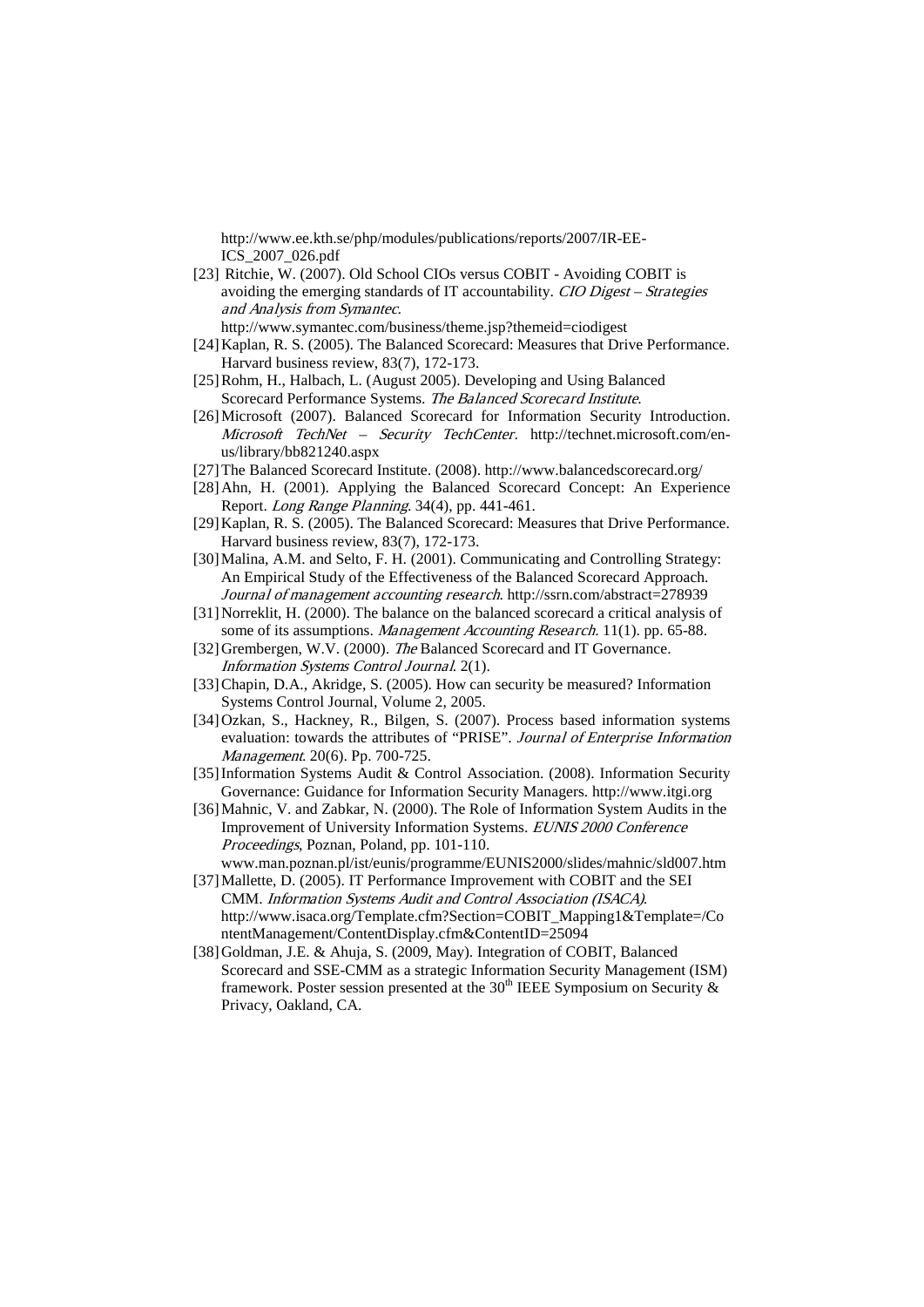## APPENDIX A

<span id="page-13-0"></span>

<span id="page-13-1"></span>COBIT & BSC gaps from an ISM perspective